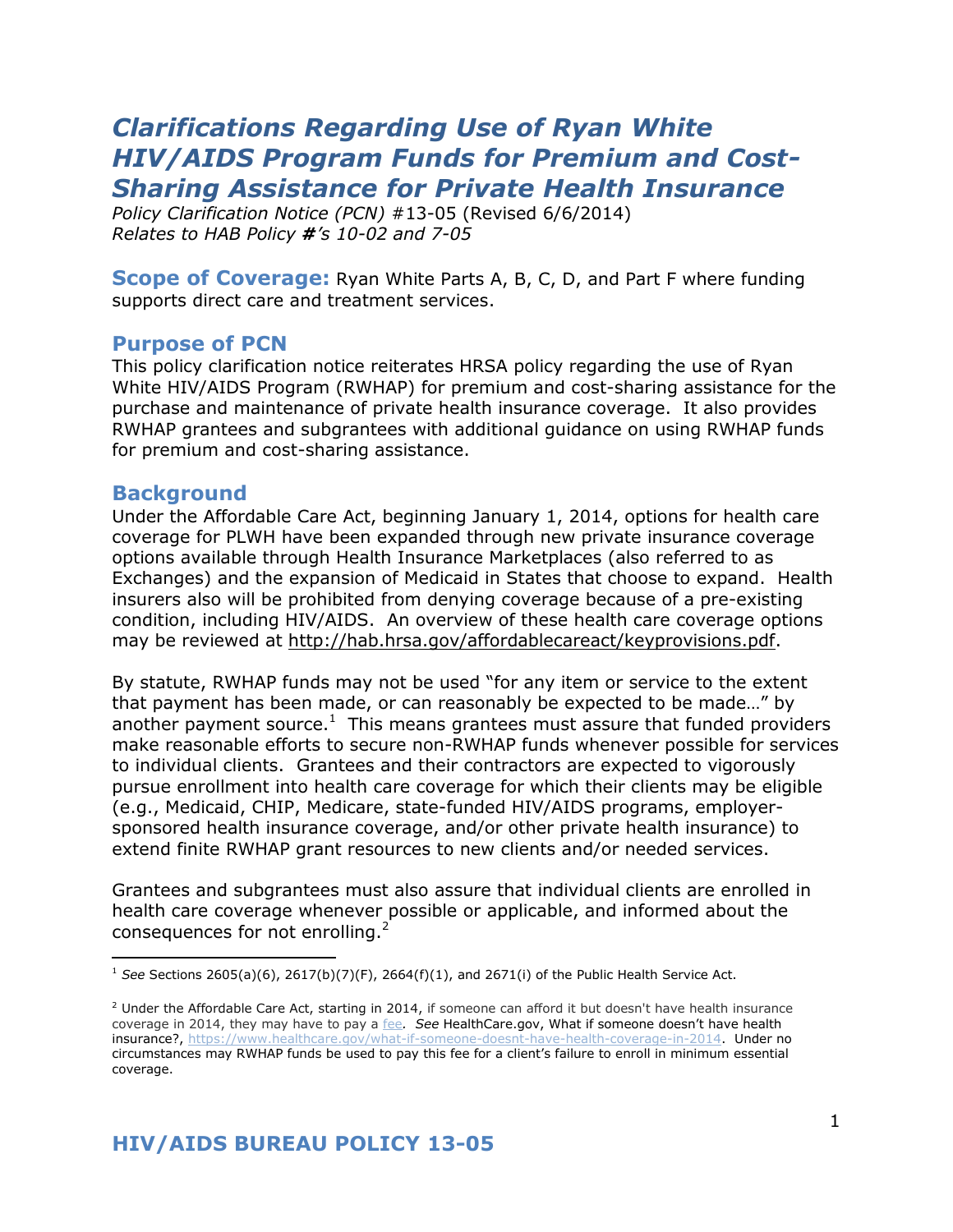As Affordable Care Act implementation continues, clients will become eligible for and enroll in qualified health plans offered in the Marketplace. The RWHAP will continue to be the payer of last resort and will continue to provide those RWHAP services not covered, or partially covered, by public or private health insurance plans. RWHAP grantees and subgrantees should consider helping individual clients pay for premiums and/or cost-sharing, if cost-effective.

# **Requirements and Expectations for RWHAP Grantees and Subgrantees**

By statute, RWHAP funds awarded under Parts A, B, and C may be used to support a Health Insurance Premium and Cost-Sharing Assistance Program, a core medical service, for eligible low-income HIV positive clients.<sup>3</sup> Consistent with the RWHAP statute, "low-income" is to be defined by the EMA/TGA, State, or Part C grantee. RWHAP Part D grantees may also use funds to purchase and maintain health insurance, if cost-effective.

RWHAP funds may be used to cover the cost of private health insurance premiums, deductibles, and co-payments to assist eligible low-income clients in maintaining health insurance or receiving medical benefits under a health insurance or benefits program, including high risk pools. However, RWHAP funds may not be used to pay for any administrative costs outside of the premium payment of the health plans or risk pools.

If resources are available, Part A planning bodies and Ryan White Part B, C and D grantees may choose to prioritize and allocate funding to health insurance premium and cost-sharing assistance for low-income individuals in accordance with Section 2615 of the Public Health Service Act. The grantee must determine how to operationalize the health insurance premium and cost-sharing assistance program, including the methodology used by the grantee to: (1) assure they are buying health insurance that at a minimum, includes at least one drug in each class of core antiretroviral therapeutics from the HHS Clinical Guidelines for the Treatment of HIV/AIDS as well as appropriate primary care services; and (2) assess and compare the aggregate cost of paying for the health insurance option versus paying for the full cost for medications and other appropriate primary care services. The grantee may consider providing the resource allocation to the Part B/AIDS Drug Assistance Program (ADAP) which currently operates the health insurance continuation programs in some States and, therefore, has the infrastructure to verify coverage status and process payments to health plans for premiums, co-payments and deductibles, and to pharmacies for medication co-payments and deductibles.

 $\overline{a}$ <sup>3</sup> See Section 2604(c)(3)(F), Section 2612(c)(3)(F), and Section 2651(c)(3)(F) of the Public Health Service Act.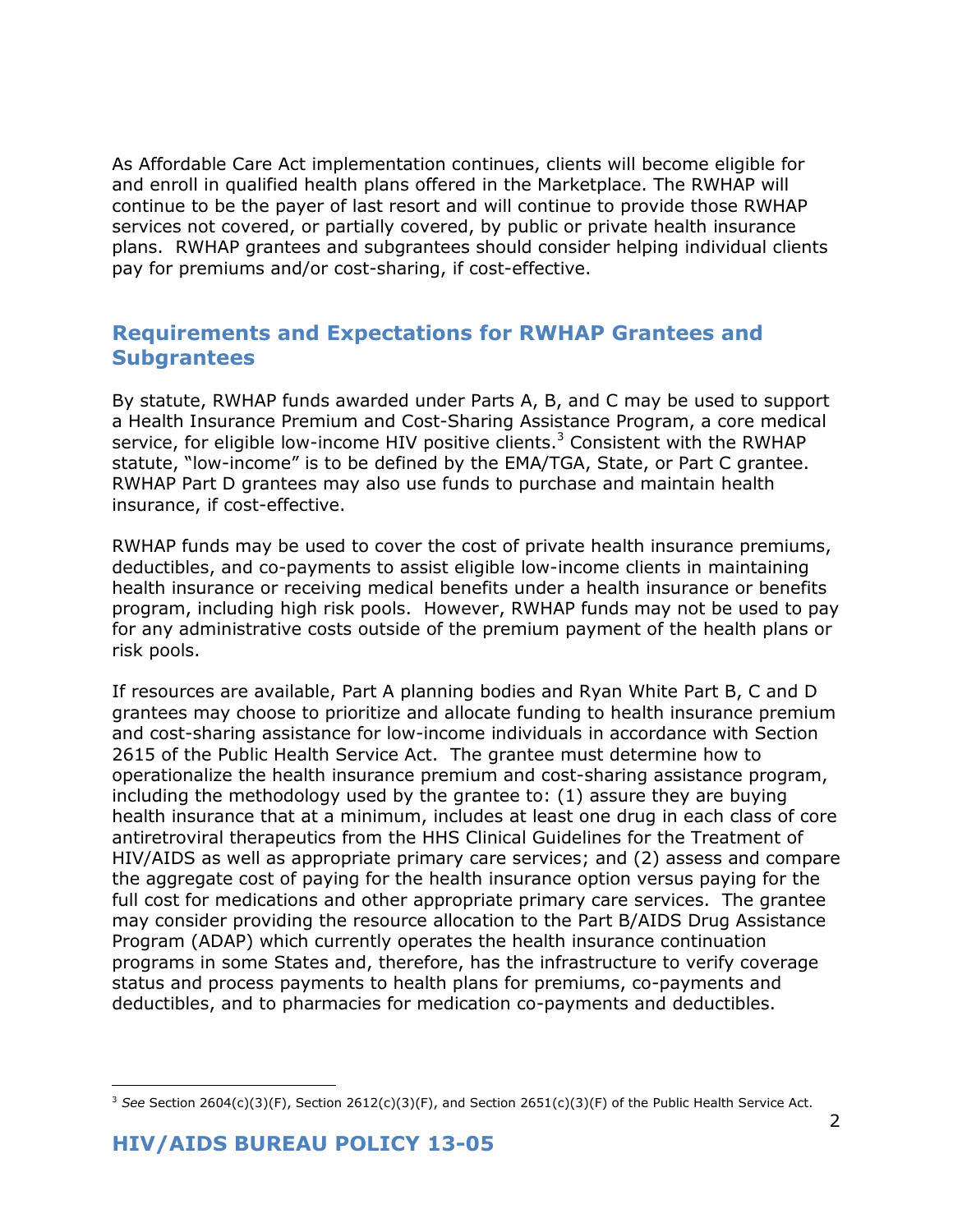# **Requirements and Expectations Specific to Part B AIDS Drug Assistance Program (ADAP)**

ADAP funds may be used to cover costs associated with a health insurance policy, including co-payments, deductibles, or premiums to purchase or maintain health insurance coverage. In order to use Part B ADAP funds to purchase health insurance, State ADAPs must be able to document for HRSA/HAB the methodology used by the State to: (1) assure they are buying health insurance that at a minimum, includes at least one drug in each class of core antiretroviral therapeutics from the HHS Clinical Guidelines for the Treatment of HIV/AIDS as well as appropriate primary care services; and (2) assess and compare the aggregate cost of paying for the health insurance option versus paying for the full cost for medications.

Grantees should refer to *HAB Policy Notice 07-05, "The Use of Ryan White HIV/AIDS Program Part B ADAP Funds to Purchase Health Insurance"* [\(http://hab.hrsa.gov/manageyourgrant/files/partbadapfundspn0705.pdf\)](http://hab.hrsa.gov/manageyourgrant/files/partbadapfundspn0705.pdf).

#### **RWHAP Premium and Cost-Sharing Assistance and the Affordable Care Act**

The Affordable Care Act increases access to affordable health insurance by establishing a Health Insurance Marketplace in every state where individuals may purchase private health insurance. Many individuals may be eligible for premium tax credits and cost-sharing reductions to help pay for private health insurance offered in the Marketplace. Consequently, RWHAP grantees and subgrantees should take into consideration other sources of premium and cost-sharing assistance when determining how to operationalize a premium and cost-sharing assistance program, as discussed below.

## **Use of RWHAP Funds for Clients Eligible for Advance Premium Tax Credits**

Many RWHAP clients with incomes between 100-400% of the federal poverty level (FPL) without access to certain types of minimum essential coverage<sup>4</sup> may be eligible for premium tax credits to offset the cost of purchasing a qualified health plan<sup>5</sup> through their state's Marketplace.<sup>6</sup> The amount of the premium tax credit is

-

<sup>4</sup> "Minimum essential coverage" refers to the type of coverage an individual needs to have to meet the individual responsibility requirement under the Affordable Care Act. This includes employer-sponsored coverage, Medicare, Medicaid, CHIP, TRICARE, and certain other coverage as defined in Internal Revenue Code Section 5000(a).

 $5$  A qualified health plan is a health insurance plan that is certified by a Marketplace, provides essential health benefits, follows established limits on cost-sharing (like deductibles, copayments, and out-of-pocket maximum amounts), and meets other requirements. A qualified health plan will have a certification by each Marketplace in which it is sold. *See* [http://www.healthcare.gov/glossary/q/qhp.html.](http://www.healthcare.gov/glossary/q/qhp.html)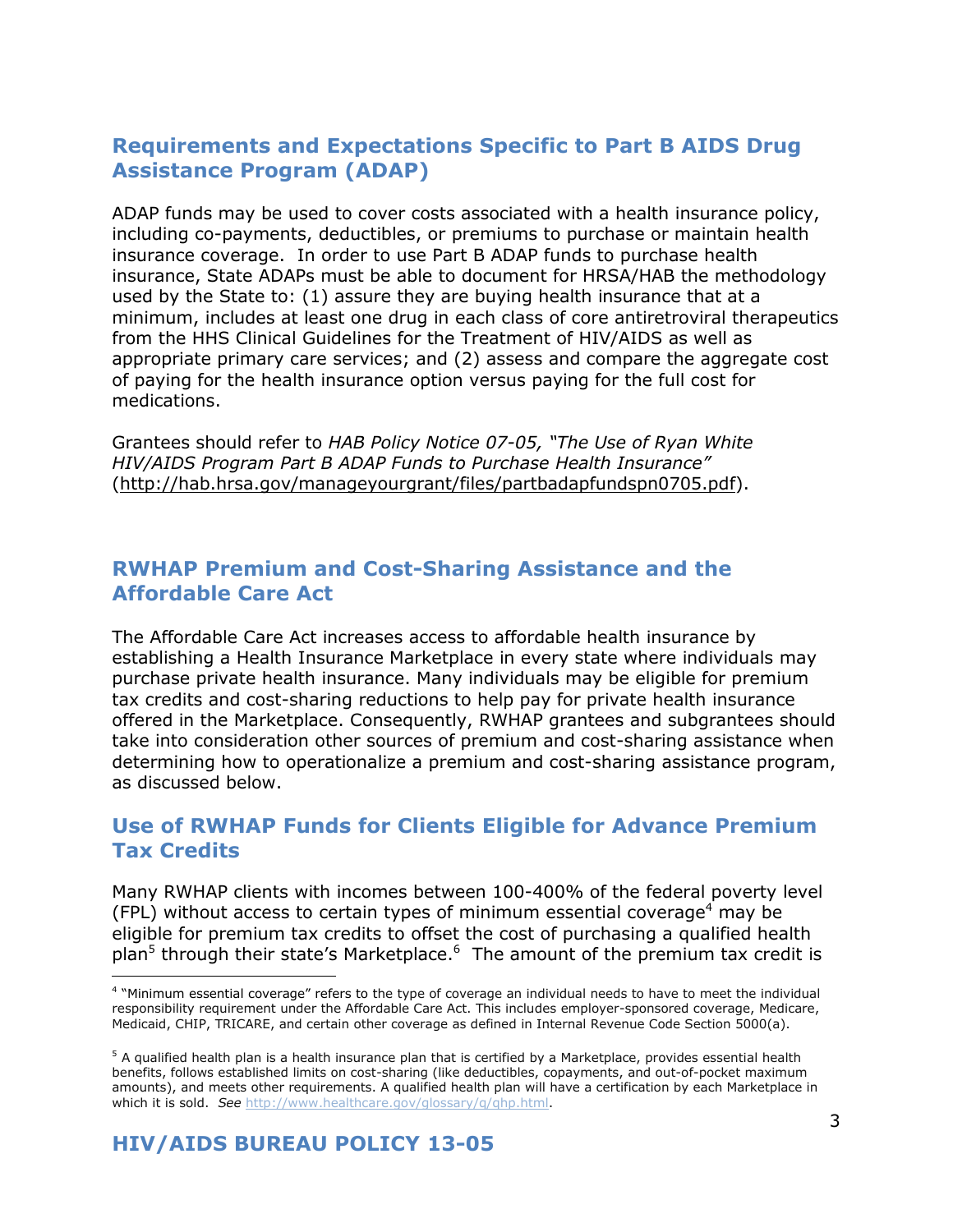based on the individual's income and the cost of the second-lowest cost silver plan<sup>7</sup> available to them offered in the Marketplace. Once an individual enrolls in a qualified health plan in the Marketplace, the individual can control how much of the projected tax credit is used to help pay the monthly health plan premiums. The tax credit is sent directly to the insurance company and applied to the individual's premium, so the individual pays less out of his/her own pocket.

Grantees and subgrantees may use RWHAP funds to pay for any remaining premium amount owed to the health insurance company that is not already covered by the RWHAP client's premium tax credits. Grantees and subgrantees should take the following into consideration when operationalizing their health insurance premium and cost-sharing assistance program:

- State-based Marketplaces have flexibility to implement a process for premium payment aggregation. Grantees and subgrantees should work with health insurance issuers and/or the State-based Marketplace to establish a coordinated process that facilitates premium payments by the RWHAP for individual clients.
- In states with a Federally-Facilitated Marketplace, grantees and subgrantees will need to work directly with health insurance issuers to facilitate premium payments by the RWHAP for individual clients.

# **Use of RWHAP Funds for Clients Eligible for Cost-Sharing Reductions**

Many RWHAP clients with incomes between 100-250% FPL who receive the advance premium tax credits may also be eligible for additional cost-sharing reductions to lower their out-of-pocket expenses, such as co-payments and deductibles. In order to receive cost-sharing reductions, individuals must receive a premium tax credit and enroll in a silver level plan offered in the Marketplace.

As discussed above, RWHAP funds may only be used to purchase and maintain health insurance that is cost-effective. In determining which qualified health plan in the Marketplace is the most cost-effective for clients eligible for cost-sharing reductions, grantees and subgrantees are encouraged to analyze the formulary adequacy and other essential medical benefits, the cost of the premium, and the effect of any cost-sharing reductions on the overall cost of the qualified health plan. RWHAP grantees and subgrantees should inform clients regarding these analyses to assist RWHAP clients in enrollment decisions.

j

<sup>&</sup>lt;sup>6</sup> Legal residents with incomes below 100% FPL who have been in the United States for less than five years may also be eligible for advance premium tax credits provided they are not eligible for Medicaid or other minimum essential coverage.

 $^7$  There are four types of coverage that will be offered in each Marketplace: bronze, silver, gold, and platinum. A silver level qualified health plan (OHP) is a health plan offered in the Marketplace with an actuarial value (AV) of 70 percent. A bronze level QHP has an AV of 60 percent, a gold level QHP has an AV of 80 percent, and a platinum QHP has an AV of 90 percent.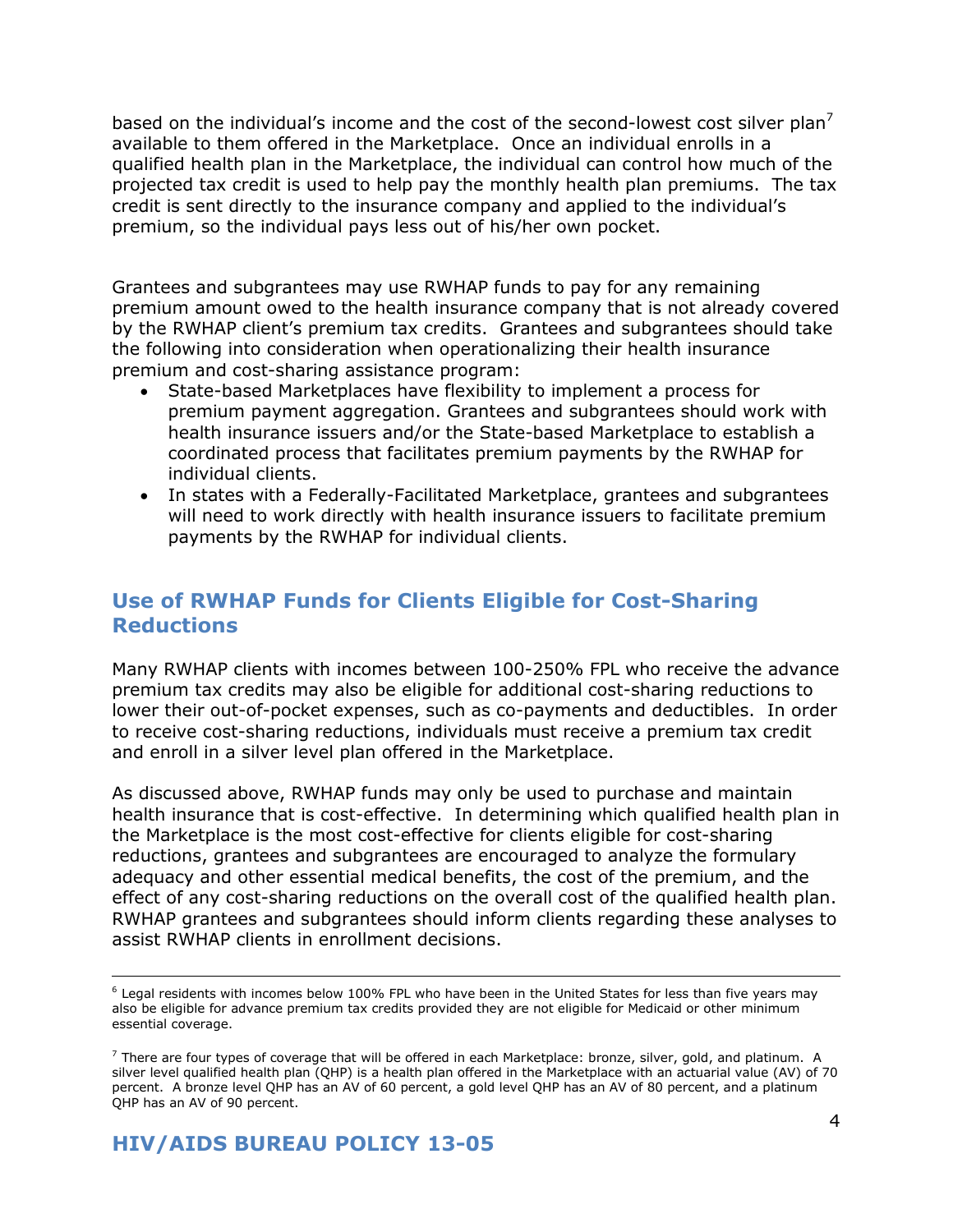Even if an individual is eligible for cost-sharing reductions, he/she may still incur some cost-sharing in his/her health plan. RWHAP funds may be used to cover any remaining costs of co-payments and deductibles if the grantee has established a Health Insurance Premium and Cost-Sharing Assistance Program and be able to document for HRSA/HAB the methodology used to determine if the program is costeffective.

## **Use of RWHAP Funds for Clients Not Eligible for Premium Tax Credits and Cost-Sharing Reductions in a Health Insurance Marketplace**

Grantees and subgrantees should consider that some individuals are ineligible for premium tax credits and cost-sharing reductions:

- Clients under 100% FPL in states that do not implement Medicaid expansion;<sup>8</sup>
- Clients with incomes above 400% FPL;
- Clients who have minimum essential coverage other than individual market coverage (*e.g.,* Medicaid, CHIP, TRICARE, employer-sponsored coverage, and certain other coverage defined in Internal Revenue Code Section 5000(a)) available to them, but choose to purchase in the Marketplace; and
- Clients who are ineligible to purchase insurance through the Marketplace.

If resources are available, RWHAP grantees and subgrantees are strongly encouraged to use RWHAP funds for premium and cost-sharing assistance for these individuals when it is cost-effective, as appropriate. As discussed above, the grantee and subgrantee must ensure that use of RWHAP funds for premium and cost-sharing assistance for these clients is cost-effective.

## **Conclusion**

-

RWHAP funds may be used to help clients purchase and maintain health insurance, if cost-effective and in accordance with RWHAP policy. It is important for grantees and subgrantees to understand the new insurance options available to clients under the Affordable Care Act. Many clients may also be eligible to receive advance premium tax credits and/or cost-sharing reductions to help pay for private health insurance in the Marketplace. RWHAP grantees and subgrantees must take into consideration other sources of premium and cost-sharing assistance when determining how to operationalize a premium and cost-sharing assistance program. Grantees and subgrantees should also work directly with health insurance issuers and/or the Marketplace to coordinate payment of premiums and cost-sharing for clients.

<sup>&</sup>lt;sup>8</sup> However, please note that legal residents with incomes below 100% FPL who do not qualify for Medicaid or other minimum essential coverage may be eligible for premium tax credits and cost-sharing reductions.